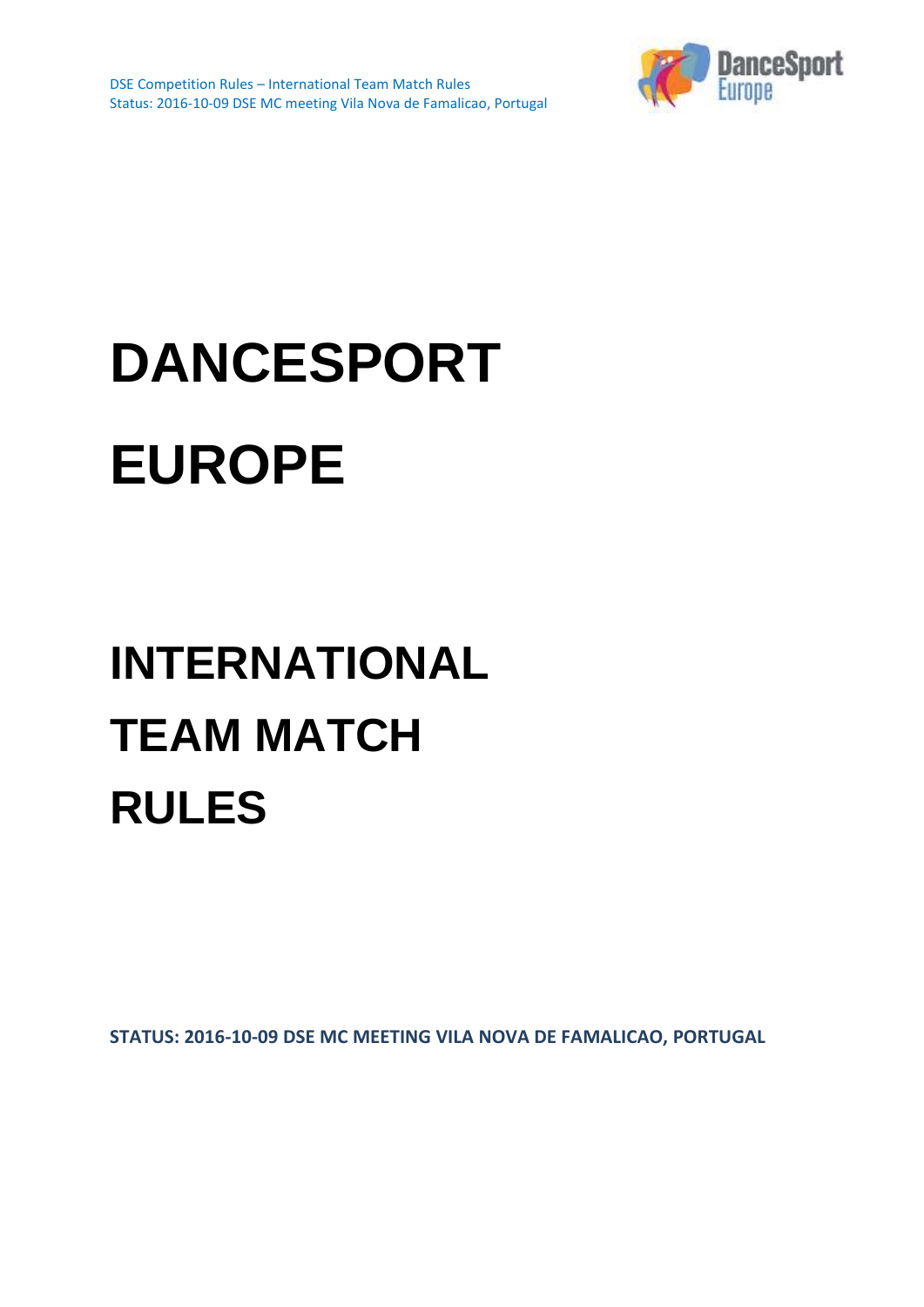

#### **1. General Rules:**

1.1. These rules are valid for any International Team Match or Team Match Championships organized under DanceSport Europe (DSE) umbrella.

#### **2. Couples:**

- 2.1. According to the format of the Team Match, the team consists of a minimum of four (4) couples.
- 2.2. According to invitation, the couples can be chosen from different age groups as well as from Standard or Latin. (E.g.: 1 Adult ST, 1 Adult LA, 1 Junior II ST, 1 Junior II LA or 1 Senior I ST, 1 Adult ST, 1 Youth ST, Junior ST).
- 2.3. The number of couples has to be exactly the same as invitation format. One couple can dance only as one Team Match member. If the format requires 3 couples in Latin and 3 couples in Standard, 6 different couples need to participate.
- 2.4. All couples who will take part in the Team Match have to be in the possession of an active WDSF competitor licence.
- 2.5. All couples in one Team must be registered under the same national member body.

#### **3. Adjudicators:**

- 3.1. The panel of minimum 5 adjudicators should be selected.
- 3.2. All adjudicators must be in the possession of a valid WDSF licence.
- 3.3. During International Team Match Championships every adjudicator must represent different countries.
- 3.4. Adjudicator panel must be confirmed by DanceSport Europe Managing Committee.

#### **4. Competition Format:**

- 4.1. Depending on the number of Teams preliminary rounds, semi-final and final are organized.
- 4.2. If there are more than 4 Teams the competition can begin with a semi-final round. This can be agreed between Chairperson and Organizer.
- 4.3. Couples from one age/style group should dance together in one or more heats if necessary.